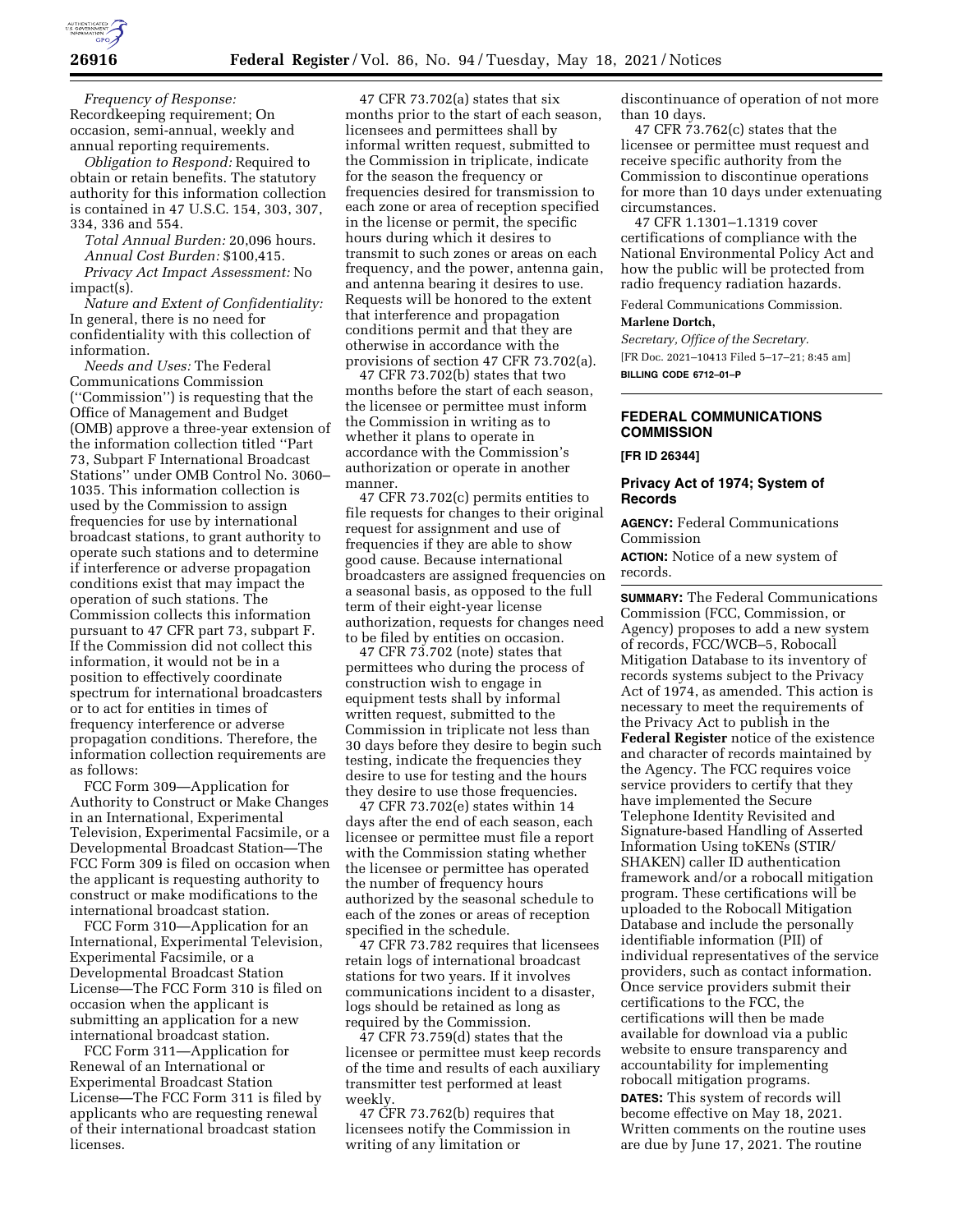uses will become effective on June 17, 2021, unless written comments are received that require a contrary determination.

**ADDRESSES:** Send comments to Margaret Drake, at *privacy@fcc.gov,* or at Federal Communications Commission (FCC), 45 L Street NE, Washington, DC 20554 at (202) 418–1707.

# **FOR FURTHER INFORMATION CONTACT:**

Margaret Drake, (202) 418–1707, or *privacy@fcc.gov* (and to obtain a copy of the Narrative Statement and the Supplementary Document, which includes details of the modifications to this system of records).

#### **SYSTEM NAME AND NUMBER:**

FCC/WCB–5, ROBOCALL MITIGATION DATABASE.

#### **SECURITY CLASSIFICATION:**

Unclassified.

## **SYSTEM LOCATION(S):**

Federal Communications Commission (FCC), 45 L Street NE, Washington, DC 20554.

# **SYSTEM MANAGER(S):**

The FCC's Wireline Competition Bureau.

# **AUTHORITY FOR MAINTENANCE OF THE SYSTEM:**

47 U.S.C. 227b(b)(5)(C).

#### **PURPOSES:**

The FCC uses this system to ensure compliance with FCC rules requiring implementation of the STIR/SHAKEN caller ID authentication framework and/ or a robocall mitigation program.

#### **CATEGORIES OF INDIVIDUALS COVERED BY THE SYSTEM:**

Individual representatives of voice service providers.

#### **CATEGORIES OF RECORDS IN THE SYSTEM:**

Contact information, such as name, phone numbers, emails, and addresses, as well as work title and department.

#### **RECORD SOURCE CATEGORIES:**

Information in this system is provided by individual representatives of voice service providers who are certifying the service providers' implementation of the STIR/SHAKEN caller ID authentication framework and/or a robocall mitigation program.

#### **ROUTINE USES OF RECORDS MAINTAINED IN THE SYSTEM, INCLUDING CATEGORIES OF USERS AND THE PURPOSES OF SUCH USES:**

In addition to those disclosures generally permitted under 5 U.S.C. 552a(b) of the Privacy Act, all or a portion of the records or information contained in this system may be

disclosed to authorized entities, as is determined to be relevant and necessary, outside the FCC as a routine use pursuant to 5 U.S.C. 552a(b)(3) as follows:

1. Public Access—Information from service providers' certifications, including the representative's contact information, will be posted to the Robocall Mitigation Database, a publicly accessible website. The certifications themselves will also be available for download on the site.

2. Service Providers—To other voice service providers to further ensure transparency concerning implementation of STIR/SHAKEN caller ID authentication framework and/or a robocall mitigation program, and to allow intermediate and terminating voice service providers to confirm they are only accepting traffic directly from originating voice service providers in the database.

3. Adjudication and Litigation—To the Department of Justice (DOJ), or to administrative or adjudicative bodies before which the FCC is authorized to appear, when: (a) The FCC or any component thereof; or (b) any employee of the FCC in his or her official capacity; or (c) any employee of the FCC in his or her individual capacity where the DOJ or the FCC have agreed to represent the employee; or (d) the United States is a party to litigation or has an interest in such litigation, and the use of such records by the DOJ or the FCC is deemed by the FCC to be relevant and necessary to the litigation.

4. Law Enforcement and Investigation—To appropriate Federal, State, local, or tribal agencies, authorities, and officials responsible for investigating, prosecuting, enforcing, or implementing a statute, rule, regulation, or order, when the FCC becomes aware of an indication of a violation or potential violation of civil or criminal law, regulation, or order.

5. Congressional Inquiries—To a Congressional office from the record of an individual in response to an inquiry from that Congressional office made at the written request of that individual.

6. Government-wide Program Management and Oversight—To the Department of Justice (DOJ) to obtain that department's advice regarding disclosure obligations under the Freedom of Information Act; or to the Office of Management and Budget (OMB) to obtain that office's advice regarding obligations under the Privacy Act.

7. Breach Notification—To appropriate agencies, entities, and persons when: (a) The Commission suspects or has confirmed that there has been a breach of the system of records; (b) the Commission has determined that as a result of the suspected or confirmed breach there is a risk of harm to individuals, the Commission (including its information systems, programs, and operations), the Federal Government, or national security; and (c) the disclosure made to such agencies, entities, and persons is reasonably necessary to assist in connection with the Commission's efforts to respond to the suspected or confirmed breach or to prevent, minimize, or remedy such harm.

8. Assistance to Federal Agencies and Entities—To another Federal agency or Federal entity, when the Commission determines that information from this system is reasonably necessary to assist the recipient agency or entity in: (a) Responding to a suspected or confirmed breach or (b) preventing, minimizing, or remedying the risk of harm to individuals, the recipient agency or entity (including its information systems, program, and operations), the Federal Government, or national security, resulting from a suspected or confirmed breach.

9. Non-Federal Personnel—To disclose information to non-federal personnel, including contractors, who have been engaged to assist the FCC in the performance of a contract service, grant, cooperative agreement, or other activity related to this system of records and who need to have access to the records in order to perform their activity.

In each of these cases, the FCC will determine whether disclosure of the records is compatible with the purpose for which the records were collected.

## **REPORTING TO A CONSUMER REPORTING AGENCIES:**

In addition to the routine uses cited above, the Commission may share information from this system of records with a consumer reporting agency regarding an individual who has not paid a valid and overdue debt owed to the Commission, following the procedures set out in the Debt Collection Act, 31 U.S.C. 3711(e).

## **POLICIES AND PRACTICES FOR STORAGE OF RECORDS:**

This an electronic system of records that is maintained within the FCC's network accreditation boundaries.

## **POLICIES AND PRACTICES FOR RETRIEVAL OF RECORDS:**

Information in this system can be retrieved by various identifiers, such as name, title, department, address, phone number, and email address.